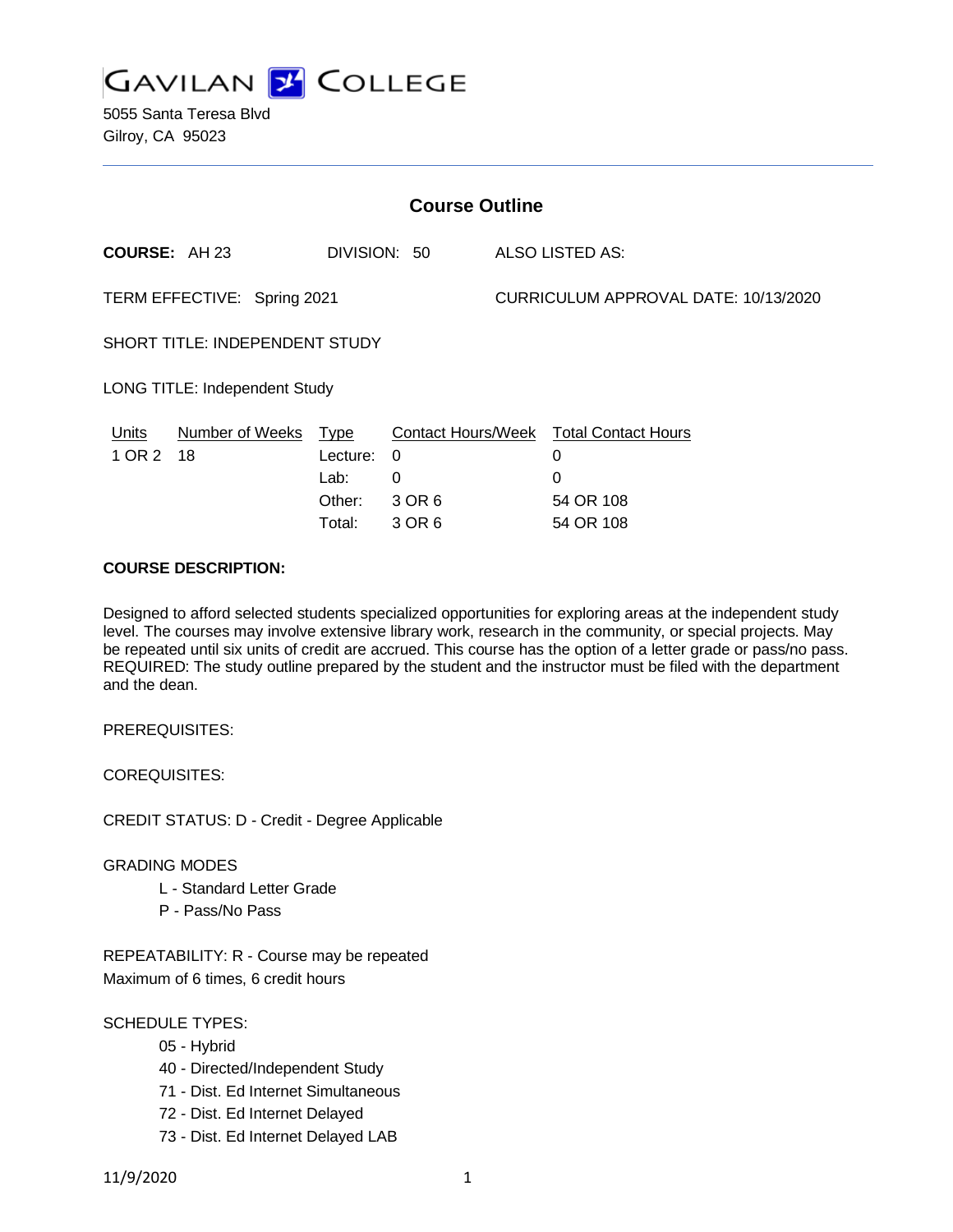# **STUDENT LEARNING OUTCOMES:**

## **CONTENT, STUDENT PERFORMANCE OBJECTIVES, OUT-OF-CLASS ASSIGNMENTS**

Curriculum Approval Date: 10/13/2020 **DE MODIFICATION ONLY** Each week the student will complete the required assignments including reading and workbook exercises. WEEKS 1-3 3 HOURS Introduction to Interpersonal Communication. Identify the four basic personality types. Identifying your personality style. Homework: List reasons good communication is necessary for employment. Find examples of the different personality types in people you know. List professionals where particular personality styles are common or useful. Identify your primary and secondary personality style. Performance objectives: Students will be able to identify the four basic personality types. Students will be able to identifying their primary and secondary personality style. Students will be able to list personality styles useful in particular professions. WEEKS 4-6 3 HOURS How to adapt to different people and styles. How to build trust with other people and other styles. Observing body language and speech in others and yourself. Homework: List ways to adapt to people with different personality styles. List good ways to build trust and ways that will reduce trust. List 6 signs that the other person is agreeing or disagreeing with your statement. Observe your own body language when talking to others. Performance objectives: Students will be able to list methods to adapt to different people and styles. Students will be able to list methods to build trust with other people and other styles. Students will be able to interpret body language.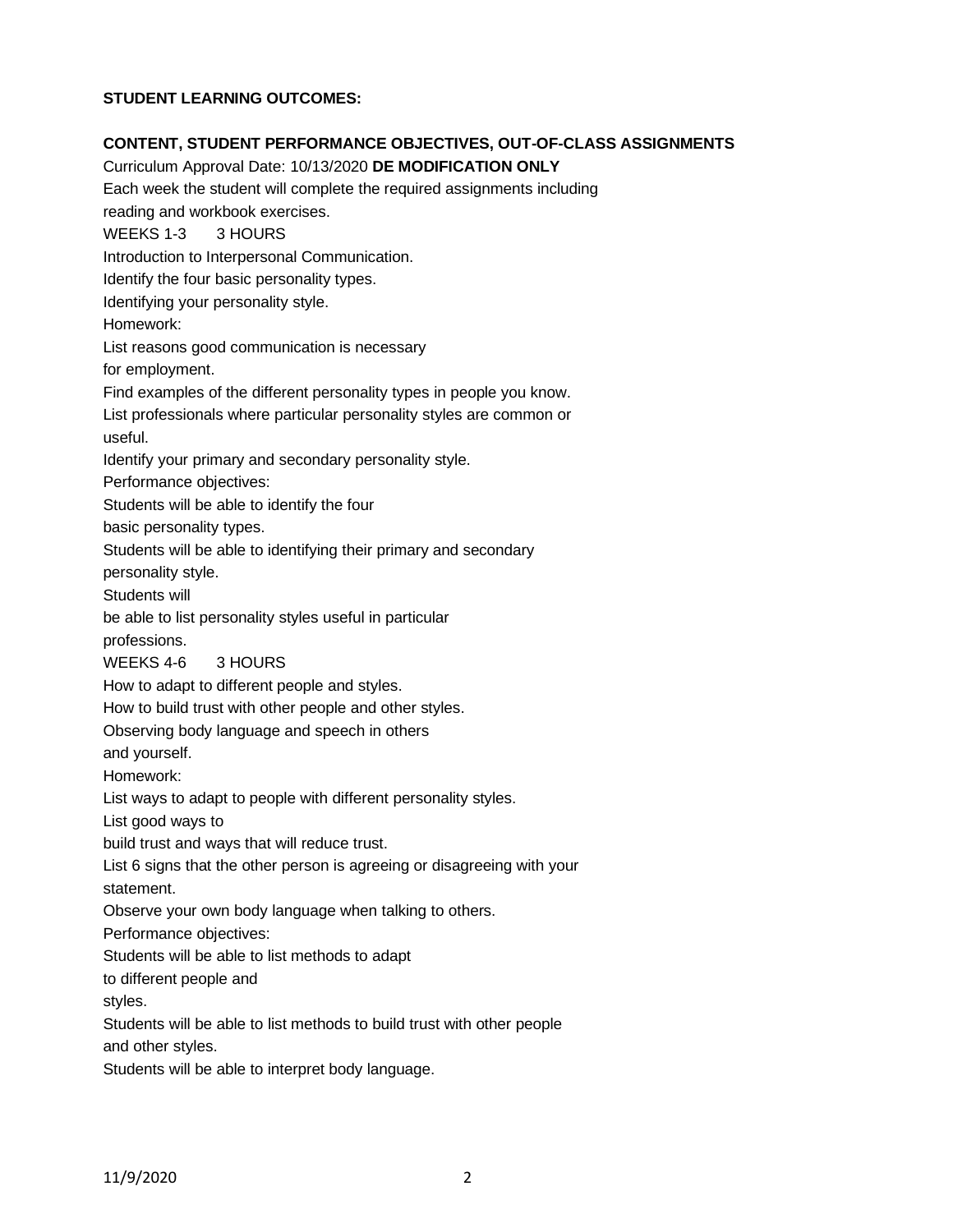# WEEKS 7-9 3 HOURS

Starting hard conversations. Words to use and avoid. Stating your feelings. Words to use and avoid. Feelings and body language, a crucial connection. How to involve the other person. Homework: List five steps to starting hard conversations. List two words that will often cause trouble in hard conversations. List ways to get the other person involved in the problem. Performance objectives: Students will be able to list methods to start hard conversations. Students will be able to identify good and bad ways to state feelings. Students will know four methods to involve the other person. WEEKS 10-12 3 HOURS Active listening introduction. Using more than your ears. Simple signals and body language in active listening. Comparing facts and feelings while listening Homework: Identify ways to use more than your ears when doing active listening. List examples of facts, feelings, or both while listening. List ways that people show active listening. Performance objectives: Students will be able to explain and use active listening. Students will be able to list ways to use body language signals for active listening. Students will be able to list ways to demonstrate active listening. WEEKS 13-15 3 HOURS Methods to help active listening: signals, mirroring, and paraphrasing. Roadblocks to good listening. Handling poor listening Using active listening to understand directions. Homework: Provide examples of signals, mirroring, and paraphrasing for good listening. List 4 roadblocks to good listening.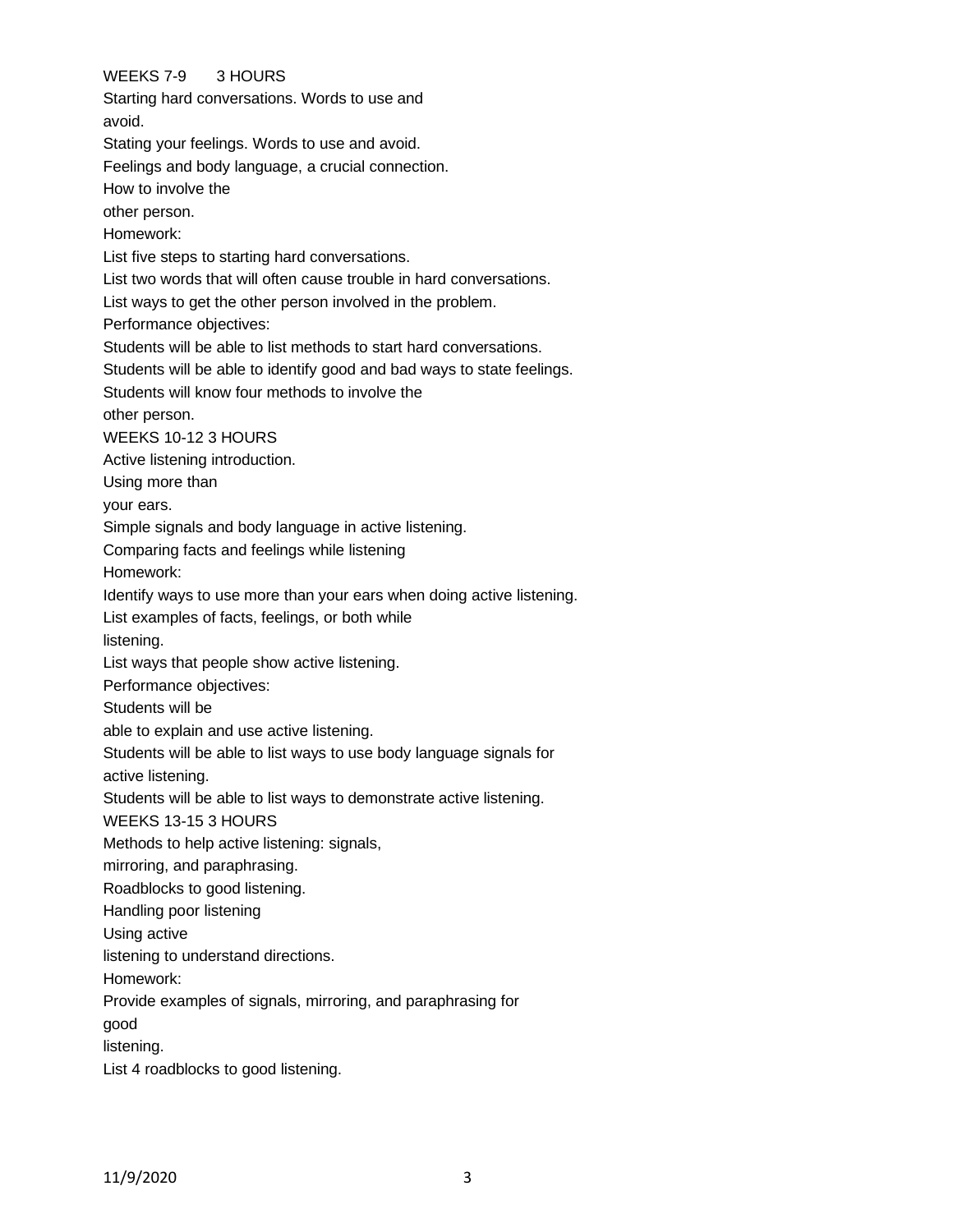List 5 ways to handling poor listening. Give four examples, how active listening can clarify directions. Performance objectives: Students will be able to demonstrate active listening, mirroring, and paraphrasing. Students will be able to list ways to avoid roadblocks to good listening. Students will demonstrate active listening techniques when receiving directions. WEEKS 16-17 2 HOURS Listening blockers. Dealing with conflict. Handling insults: baseballs (minor insults) or bullets. Deflecting baseballs and bullets (serious insults). How to stay calm in conflict. Getting agreements. Homework: Provide 4 examples of listening blockers. Provide 4 conflict situations and a way to deal with each. Give examples of four baseballs and methods to handle them. Give examples of four bullets and methods to handle them. Performance objectives: Students will be able to list examples of listening blockers and how to handle conflicts. Students will be able to identify and handle baseballs and bullets when listening. Students will be able to list ways to stay calm in conflict. WEEK 18 2 HOURS Final ASSIGNMENTS: Each week the student will complete the required assignments including reading and workbook exercises.

### **REPRESENTATIVE TEXTBOOKS:**